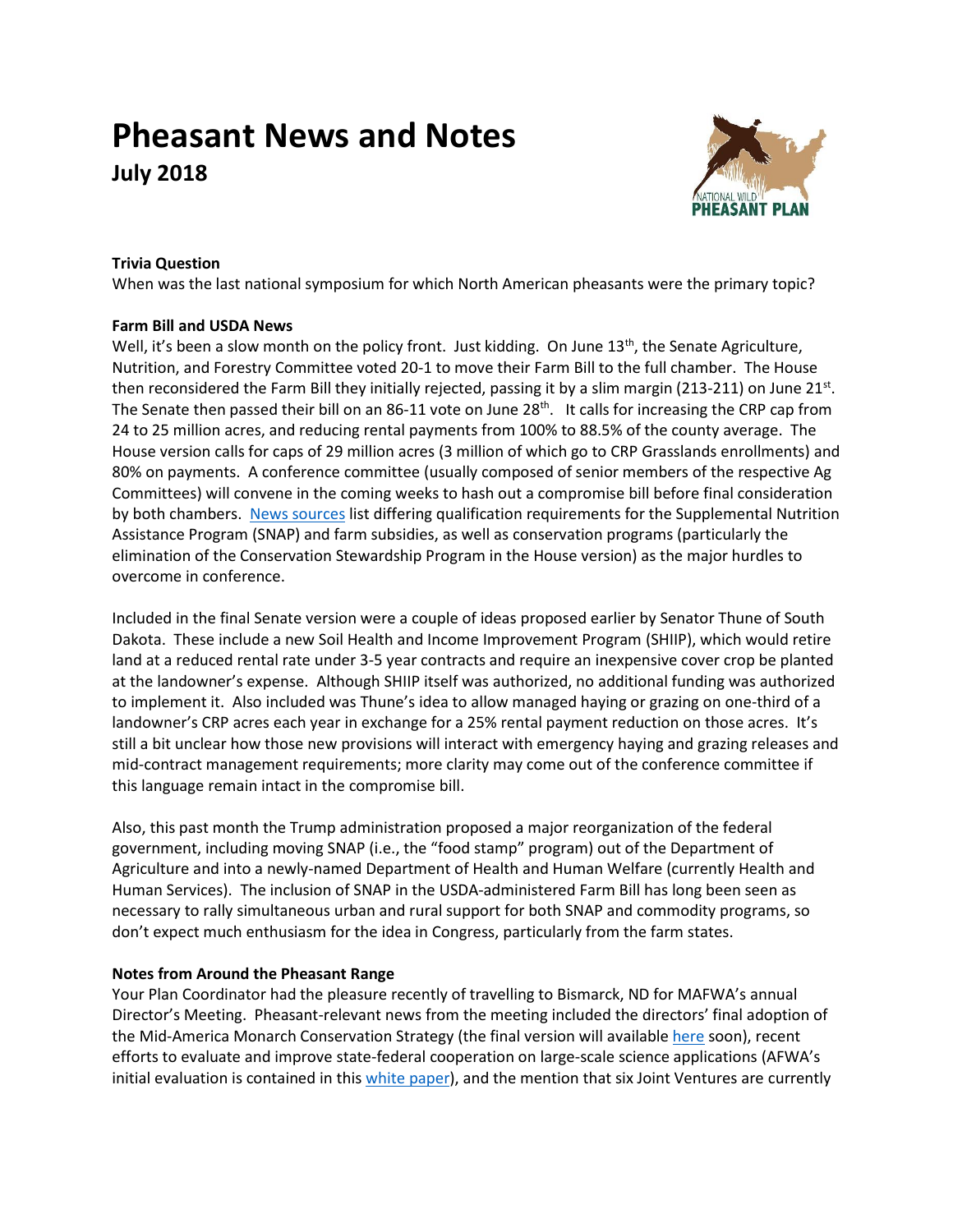partnering on mapping the remaining native grasslands in the Great Plains. Thanks to the North Dakota Game and Fish Department for hosting a great meeting.

South Dakota Pheasants Forever and the South Dakota Corn Growers Association are partnering on a program to establish habitat on saline and sodic soils in the state under five-year contracts. Landowners enrolling in the program get a one-time per-acre payment, plus free seed. This perhaps provides an example of soil health issues bringing private sector conservation and agriculture interests (and their money) together. You can read more on page 10 of [SDCGA's June newsletter](http://www.sdcorn.org/newsletter/june-2018/).



Tom Keller has finalized the arrangements for the upcoming National Wild Pheasant Technical Committee meeting in Pennsylvania. The meeting is September 17-21 in Etter (also known as Goldsboro; the venue is at left); let Tom or me know if you have any questions or need a registration form. Tom has already prepared himself for your Three Mile Island jokes, so you're not going to catch him off guard. (And if you're too young to get Three Mile Island references, well hey, *good for you*.)

I recently put out a call to the Technical Committee for state project updates with which to refresh the [Current Research page](http://nationalpheasantplan.org/current-research/) on our website. Nicole Davros sent some information along about their research on detecting effects of soybean aphid insecticides on grassland wildlife in Minnesota; that update is now posted, so feel free to take a look. Jeff Prendergast of Kansas also sent some information on a new project looking at the effects of grazing and planting diversity of CRP on game and non-game wildlife. Todd Bogenschutz relayed information about a new project in Iowa on the efficacy of using autonomous recording devices to detect bobwhite covey calls in the fall. Since it's not strictly pheasant research I didn't post it on the website, but the approach certainly may have relevance for pheasant monitoring, depending on how well it works. Feel free to contact Todd for more information.

Jim Douglas, our Management Board member from Nebraska, recently asked me if there was a need and desire to hold a pheasant symposium within the next year or two. I told him I'd check around to see what the states had going on research-wise (see above), then the group can better assess if we're collectively generating enough new material to support a full symposium. In my view, we probably can. As per the trivia question, I believe the last stand-alone North American pheasant symposium was held over 30 years ago, though several more recent Perdix conferences have included both partridges and pheasants. If we organized a symposium in the not-too-distant future, I could foresee including workshops on large-scale habitat modeling and revamping the National Plan, as well. We'll be discussing those items and new research at Technical Committee meetings, too, but a symposium might draw some valuable academic, federal, and NGO folks who don't (or can't) make it to our regular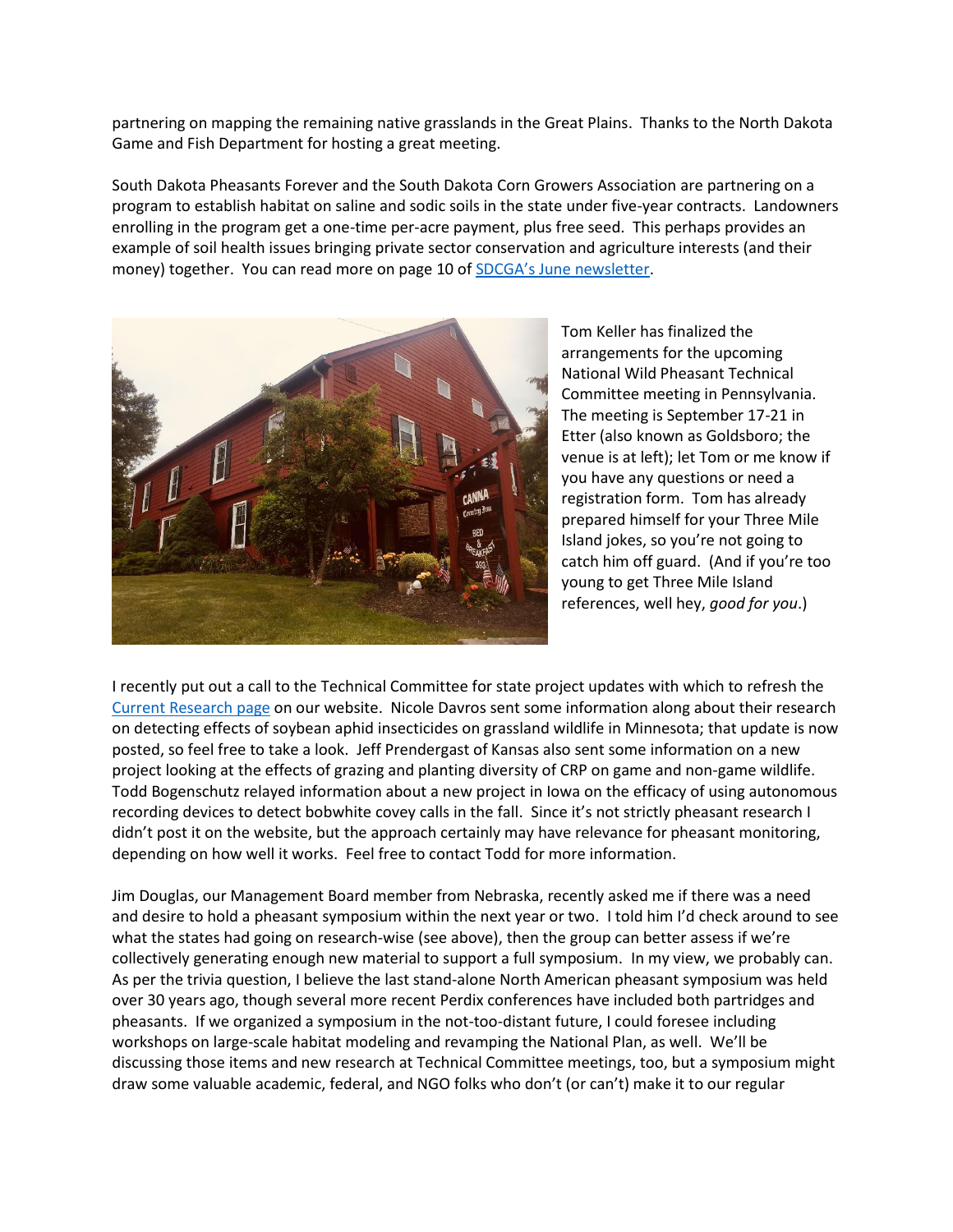meetings. Anyway, think about it – we can discuss the idea in the coming weeks and at our upcoming fall meetings. Feel free to send me your initial thoughts.

Finally, you may recall that we (along with three joint ventures and USDA-FSA) submitted a pre-proposal back in May for a Multi-State Conservation Grant to do some regional pheasant modeling work. We just got the word that we were not invited to submit a full proposal, so it's back to the drawing board. Several states have also been in contact with the University of Nebraska to construct some similar landscape-scale models, and UNL is working on clarifying per-state costs for that work. I'll pass this information along to the rest of the Technical Committee as soon as it becomes available to see if others are interested in participating.

## **Pheasants in the Media**

[Michigan DNR seeking environmentally sensitive lands for habitat restoration](http://www.theoutdoorwire.com/story/579177c2-29e9-4c9d-af33-ed5a627e1f6a)

[Scottish high school sparks debate over pheasant-butchering lesson](https://www.scotsman.com/news/education/scottish-high-school-sparks-debate-over-pheasant-butchering-lesson-1-4661111)

A truly tragic story, but the headline certainly was an eye-catcher: [Pheasant convicted of first-degree murder](http://www.wjpf.com/2018/05/23/pheasant-convicted-of-first-degree-murder/)

And a then happier, if dated, one: [Pheasant release in Paradise](https://www.hjnews.com/pheasant-release-in-paradise/collection_265b4e46-769c-5949-a890-507d01bd1aab.html)

Also, the untimely death of chef, author, and media personality Anthony Bourdain was in the news this past month. Bourdain's television shows examined the varied cultural contexts of food, and not surprisingly, several included stories about hunting cultures both here and abroad. Most relevantly to us, he featured upland bird hunters, hunting, and cooking to a mainstream national audience o[n an](https://www.dailymotion.com/video/x5lauj0)  [episode of CNN's](https://www.dailymotion.com/video/x5lauj0) *Parts Unknown* in 2016. Set in Montana, it's interesting to see him approach pheasant hunting as a novice, as well as to interact in that context with both Joe Rogan and Jim Harrison, citizens of two widely separated outposts on the media landscape. Both are allowed to share their thoughts and enthusiasms without Bourdain's judgement, and both come across as thoughtful hunters in their own way. Pheasants Forever also gets a little recognition. Given the largely non-hunting fan bases of those personalities, how much in paid R3 advertising spots do you figure that episode's worth?

In appreciation of that favor, here's a pheasant recipe from Bourdain. It's what you might call "aspirational," in that it calls for skills, time, and ingredients most of us will have a hard time mustering. Then again, between Google and YouTube, you can buy and learn how to do just about anything. The truffles and foie gras may be beyond a humble pheasant biologist's grocery budget, but with a little imagination we can probably come up with some tasty and affordable substitutes. For the record, all the following instructions and encouragements are as they appear in Bourdain's book (you'll see what I mean about halfway through the recipe).

# **Roulade of Wild Pheasant (from** *Anthony Bourdain's Les Halles Cookbook***)**

Okay, this is a little more luxurious than standard bistro fare – and more complicated. But you can do it. Just make sure you're organized, and that you've got everything you need on hand before you begin. Do things in stages. And stay relaxed. If it doesn't come out perfect the first time, you'll get it right the next. Have fun. Look at it like building a model airplane. Be fussy, precise, and attentive to details.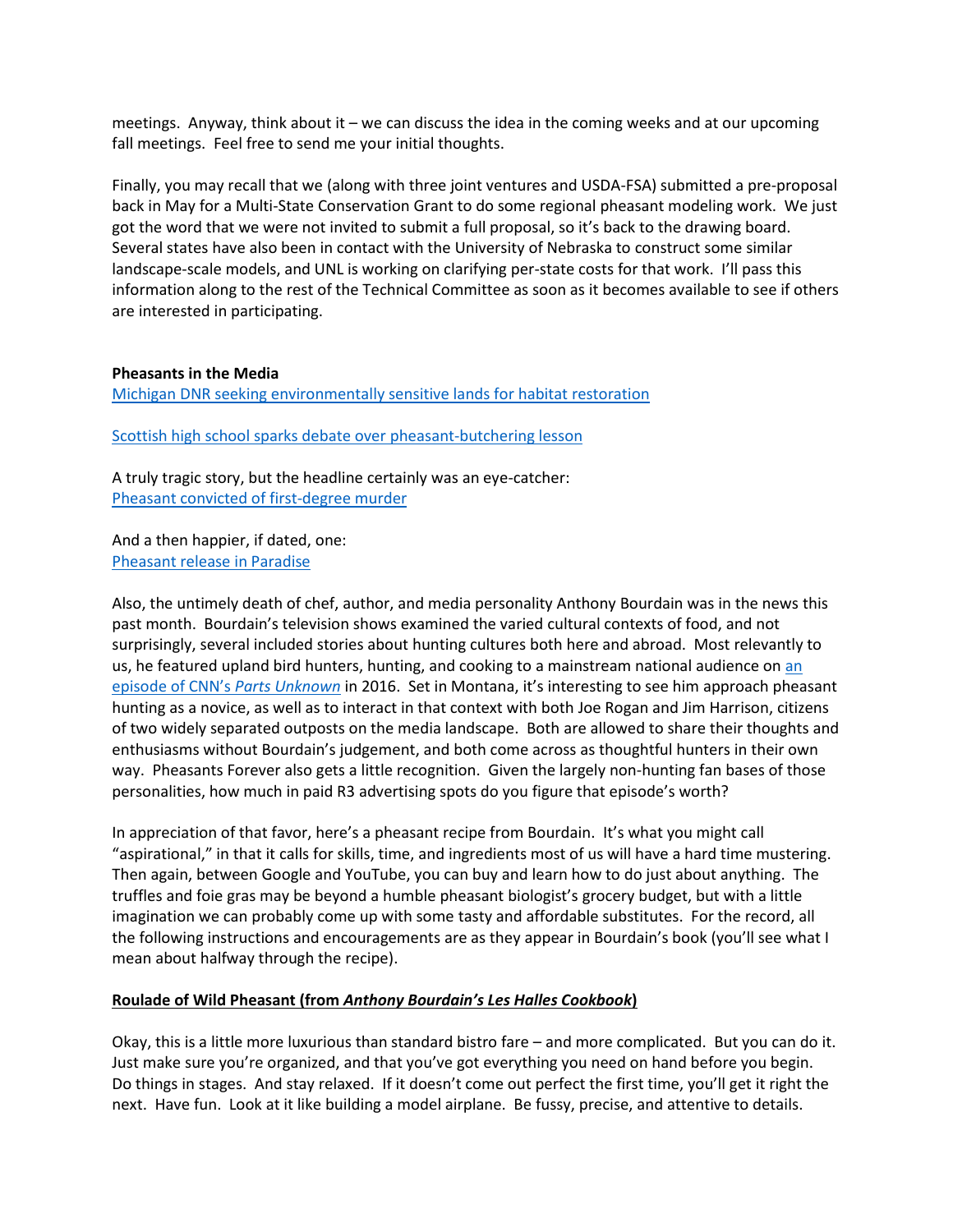You'll definitely want to get your trusted butcher to bone out your pheasant. Keep the bones! You'll need them.

Ingredients

1 wild pheasant, completely boned out, with skin intact, in one piece, with bones reserved 4 leeks, thinly sliced 1 cup, plus  $1 \times T$ , plus  $\frac{1}{4}$  c port 4 oz. lean veal ¼ c heavy cream Salt and pepper 6 oz foie gras, cut into equal finger or log shapes 1 T olive oil 3 T butter 2 shallots, thinly sliced 1 T flour 1 c dark chicken stock 1 bouquet garni ½ c truffle juice 2 T chopped truffles

Equipment Nonreactive bowl or casserole Food processor Kitchen string Cheesecloth (coffee filters work in a pinch) Plastic wrap Medium saucepan Wooden spoon **Strainer** Small saucepan Large pot (sizeable enough to hold pheasant without folding it) Large saute pan Carving knife Serving platter Whisk

Serves 4

Prep the Bird:

In the nonreactive bowl or casserole, combine the pheasant, 2 of the sliced leeks, and 1 cup of the port. Marinate for 24 hours, covered, in the refrigerator.

Place the veal in the food processor and puree the living hell out of it, while slowly adding the cream,  $\frac{1}{2}$ tablespoon of the port, and salt and pepper. Eventually, you want to attain a mousse-like consistency, meaning smooth, baby, smooth. Now, remove the pheasant from the marinade, pat it dry with paper toweling, and lay it out, skin side down, on a clean, dry work surface. Reserve marinade. Season the flesh with salt and pepper. Now spread the veal mixture in an even layer on the inside of the pheasant,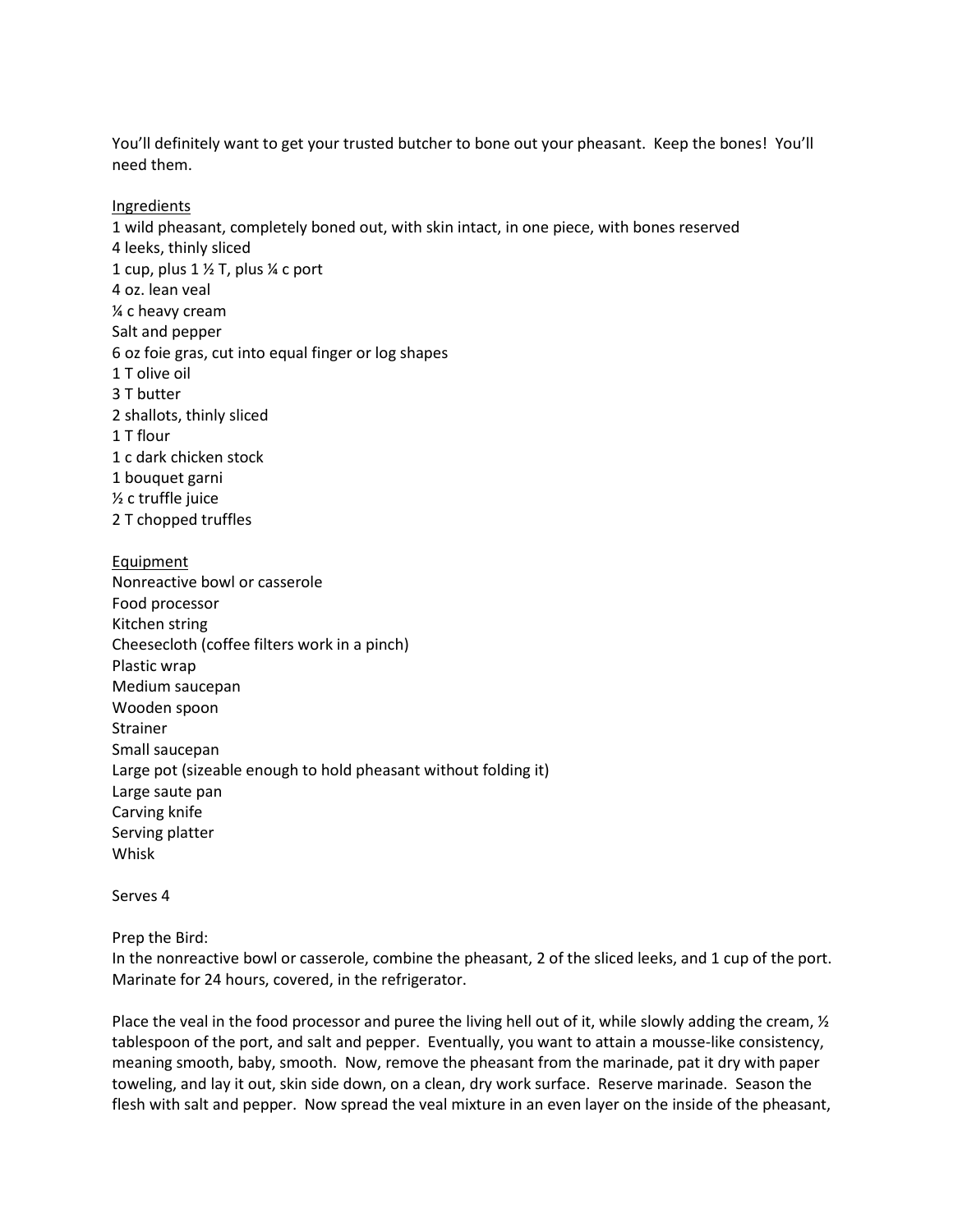as if you were slathering peanut butter on a piece of white bread, only a little thicker. Lay the logs of foie gras end to end right down the middle – the long way – on top of the veal mix. You see what's happening here? We're making a nori roll. You're going to want the foie gras to be a center garnish, surrounded by a layer of veal mixture, itself surrounded, or wrapped, by the pheasant meat and skin. Can you picture it? Good. 'Cause now it's time to do it. Here's how:

Roll the pheasant carefully around the foie gras the long way, not squeezing too hard. The skin and meat should overlap slightly when rolled. If you can roll a decent joint, this part should be way easy. And just like with a joint, you don't want it fat in the middle and skinny on the ends. You want a nice even shape. Be gentle.

Secure the "joint" with kitchen string, at three or four points, not tying it too tightly. You're looking at this point to shape it and hold it together. Season the pheasant with salt and pepper and wrap it tightly in a layer of cheesecloth. Then wrap the whole thing again in plastic wrap, very tightly. If you've done it right to this point, you can be a little rougher, as everything has been secured with string and cheesecloth. Make sure the ends are twisted and secured by either knotting the plastic wrap or securing with more string.

Now have a cocktail. You deserve it. The hard part is over.

#### Make the Sauce:

In the medium saucepan, heat the oil over medium-high heat. Add one tablespoon of butter and let it foam and subside. Add the pheasant bones and brown them well. Add the shallots and remaining 2 leeks and cook over medium-high heat until they are caramelized and brown. You may need to add more butter if the veggies stick or look like they're thinking about scorching. Stir in the flour and cook for 2 minutes, then stir in ¼ cup of the port and the reserved marinade. Reduce by half over high heat. Then add the chicken stock and the bouquet garni. Bring to a boil, reduce to a simmer, and cook for 1 hour. (If you have some good demi-glace in your freezer, feel free to sneak in a teaspoon.) Remove from heat and strain into the small saucepan. Stir in the truffle juice and the truffles and cook for 2 minutes. Hold in a warm place.

## Cook the Bird:

Bring water to a boil in the large pot. Add the wrapped pheasant (still in the plastic wrap), cover the pot, and shut off the heat. Let the pheasant sit undisturbed in the water with the lid on the pot for 2 hours. Remove the pheasant from the water and let it rest for an hour. Unwrap it from the plastic and the cheesecloth but keep the string on.

Now heat 1 tablespoon of the butter in the large sauté pan over medium-high heat. Brown the roulade of pheasant for about 4 minutes on all sides, until golden brown. Remove the string and slice the roulade into ½-inch slices. Arrange the slices artfully on the serving platter, crank up the heat on the sauce, and whisk in the remaining 1 tablespoon of butter to finish. Drizzle the sauce *around* the slices of roulade and serve.